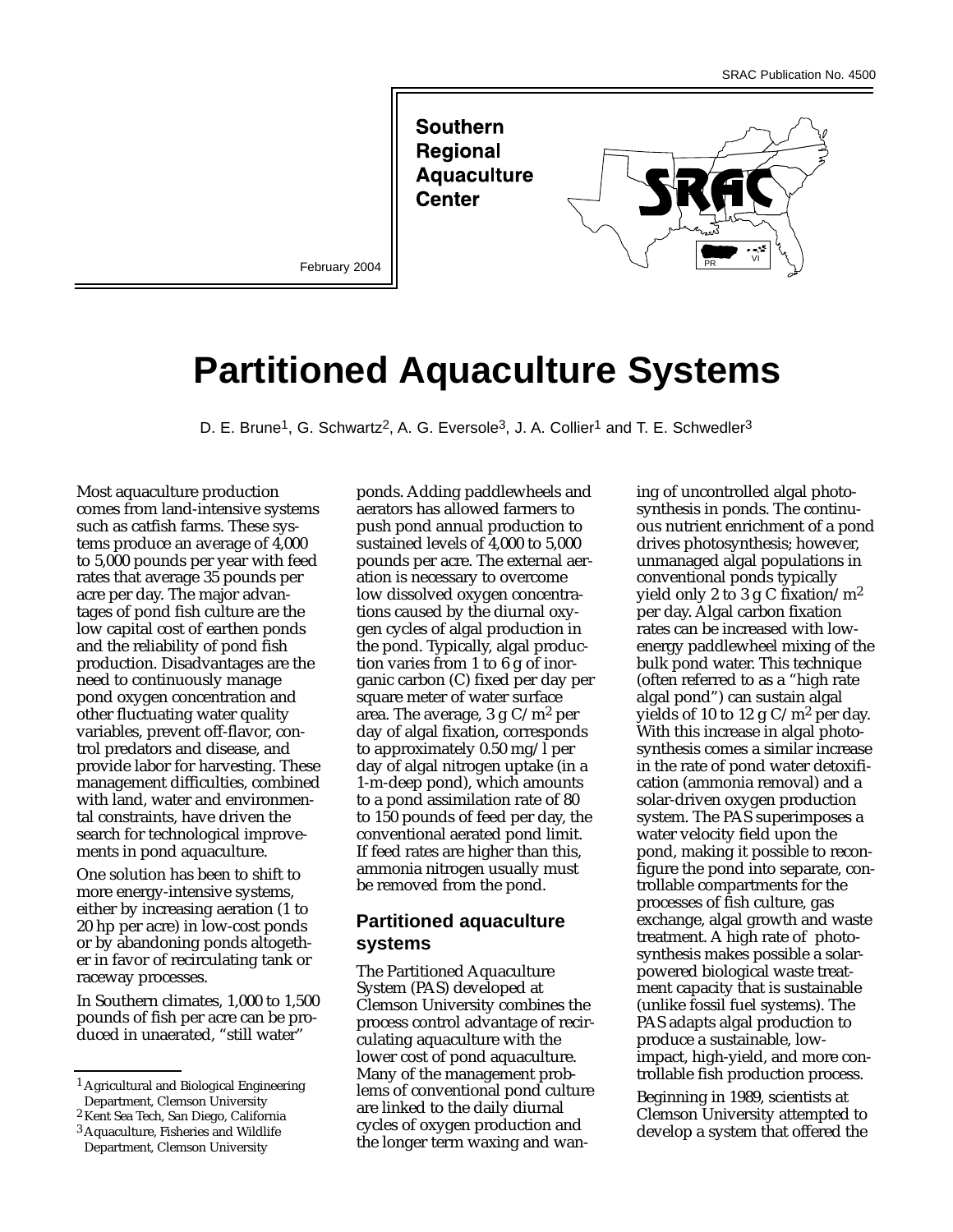advantages of high-density raceway culture while coupling waste treatment to the kind of high-rate algal systems previously developed for treating domestic wastewater. Central to the economic success of the PAS is an energyefficient means of moving large volumes of water at low velocities uniformly throughout the pond. Uniform water velocities can best be achieved with the use of low rpm (1- to 3-rpm) paddlewheels. This technique of coupling algal growth basins (or high-rate algal ponds) and high-density fish raceways with a paddlewheel-driven water velocity field was termed the Partitioned Aquaculture System (PAS). The PAS partitions pond fish culture into a series of physical, chemical and biological processes linked by computer-controlled, uniform water velocity.

The PAS as operated in 1995 (in  $\frac{1}{3}$ -acre prototypes) is represented schematically in Figure 1. The low-speed paddlewheel moves water through the algal basin and fish raceways so the operator can control oxygen and carbon dioxide concentrations in the water. The uniform water velocity field 1) mixes and disperses nutrients into the entire water column, 2) rapidly turns over algal biomass into the photic (light) zone to ensure maximum algae production, and 3) controls water quality across the raceway. A solidssettling basin at the discharge (end) of the fish raceway is where solid waste and/or flocculated algal solids are removed. A relatively shallow (1.5-foot) algal culture basin enhances the rate of photosynthesis, thus increasing fish annual production to 10,000

to 25,000 pounds per acre. The algal culture basin is the waste treatment site. The PAS technique (at the highest yields) depends on the co-culture of filter-feeding fish, shellfish or detritivoirs. As these species continuously harvest algae they control the age of algae, the total standing crop of algae, the rate of algal respiration, and the rate of oxygen production. Coproducing filter feeders makes nutrient removal environmentally friendly and sustainable, while yielding a secondary fish crop.

## **PAS design and operation**

The PAS design has evolved over 15 years. During the early years (1989-1993) research focused on optimizing algal culture basin depth, mixing speed, gas exchange and high-density (cage)



Figure 1. Representation of the 1/3-acre Partitioned Aquaculture System (PAS) unit as operated in 1995.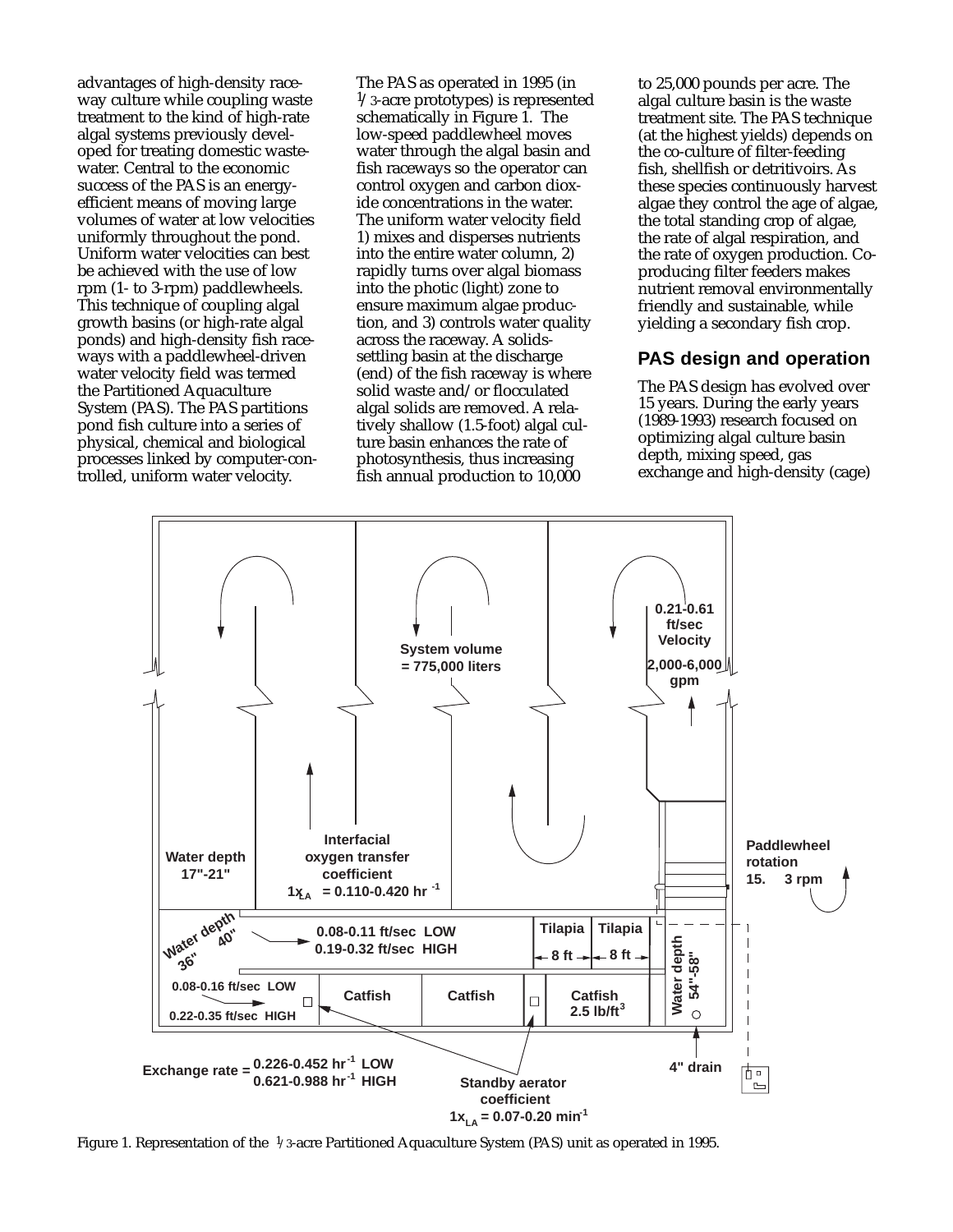culture of catfish using four  $1/36$ -acre PAS units. In 1995, six 1/3-acre PAS units were installed. From 1995 to 2001, the limit of the fish carrying capacity was examined and the use of tilapia coculture explored. Finally, in 1999, a single 2-acre commercial scale prototype was installed (Figs. 2 and 3).

#### **System paddlewheels**

The PAS units use low-speed (1 to 3-rpm) paddlewheels driven by oil hydraulics to move large volumes of water at relatively low head (0.5 to 2.0 inches ∆H). The power needed to drive the paddlewheels can be calculated using equations for fluid mechanics

describing flow in open channels (see SRAC Publication 374). In the final design, the power requirement of the motor should be based on the "worst case" expected power (highest velocity) and increased to adjust for mechanical losses. Because of the desire for a wide range of water velocities and the use  $\sigma$  a single power unit to



Figure 2. Representation of the 2-acre PAS prototype.



Figure 3. Fish raceways and paddlewheels in the 2-acre PAS unit.

power two sets of paddles, the 2-acre PAS prototype was fitted with a 3-hp motor, well in excess of actual required power.

One of the important modifications of the 2-acre PAS prototype was the use of a second paddlewheel system to independently control raceway water quality (i.e., independent from the algal reactor). This arrangement allows for more precise computer control of dissolved oxygen, ammonia and carbon dioxide concentrations in the fish raceway. Cost was reduced by eliminating the multiple channels in the algal culture basin originally used in the  $1/3$ -acre and  $1/36$ -acre PAS units (compare Fig. 1 to Fig. 2). The 2-acre system uses a gang of pad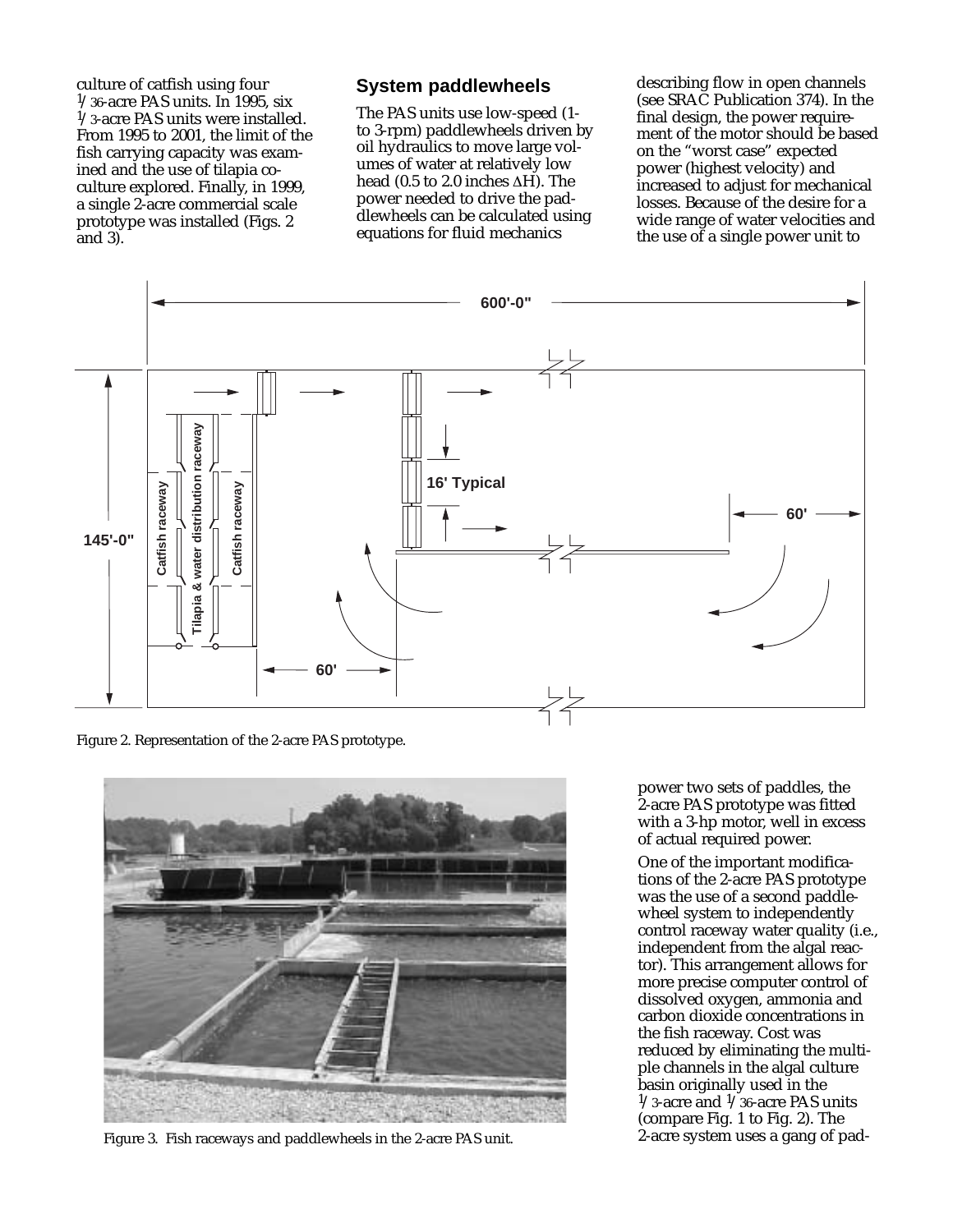dlewheels with a single 70-footwide by 600-foot-long algal growth channel.

## **Fish raceways**

The 2-acre system uses a threechannel raceway with the central channel serving to distribute water into the fish raceway (overview seen in Fig. 2). The flow distribution to the raceway is "distributed plug flow," where individual fish sections are maintained at uniform water quality by introducing side flow velocities in direct proportion to the oxygen demand of each section. Water velocity across the fish raceway is provided by a separate paddlewheel. In this way, the flow and water quality in the fish raceways can be controlled independently of the algal basin. High densities in each fish raceway result in uniformly mixed raceway conditions. In 1999, stocking density experiments showed that 8 to 10  $\ln 2$ /ft<sup>3</sup> of catfish could be sustained with no adverse effect on growth, suggesting that overall system costs can be further reduced by using a single high-density raceway and fewer paddlewheels (Fig. 4).

Other advantages of high-density raceway culture are that inexpensive netting can be stretched across the top of the raceway sections to keep out predators, and fish confinement allows for more efficient use of chemicals to treat or prevent fish diseases. The walls of the prototype were constructed of concrete-filled cinder block, although formed concrete or wooden raceways have been used with similar success.

# **Algal basin flow patterns**

To reduce construction cost, the algal culture basin channels were reduced from six in the  $\frac{1}{3}$ -acre units to two in the 2-acre units. This reduced the partition/wall requirement from 3,000 feet per acre to 600 feet per acre. The central dividing wall was constructed of 4 foot-wide, 0.032-inch, black polyethylene attached to a conventional 6-inch mesh "hog wire" fence buried 1 foot in the soil and supported by steel posts. This forms a plastic curtain wall 3 feet high.

Flow experiments were conducted in 1999 in the 2-acre unit to determine the uniformity of the water

velocity field that can be sustained with different combinations of paddles and paddle rpm. The results suggest that sufficient mixing and flow velocity in the algal channel can be maintained with 50 percent of the flow path driven by paddlewheels in the algal channel.

# **Primary production in the PAS**

The most important difference between conventional pond aquaculture and the PAS is the increased algal growth achieved in the homogenous water velocity field. This 3- to 4-fold increase in photosynthesis is the basis for the 3- to 4-fold increase in fish carrying capacity.

# **Algal biosynthesis**

The algal biosynthesis that removes carbon dioxide and ammonia from the pond and adds oxygen to it is the key to the continuous waste treatment, and reuse of pond water, in the PAS. The amount of carbon dioxide and ammonia removed and the amount of oxygen added per unit of algal



Figure 4. Proposed 2-acre PAS prototype using high-density catfish raceways.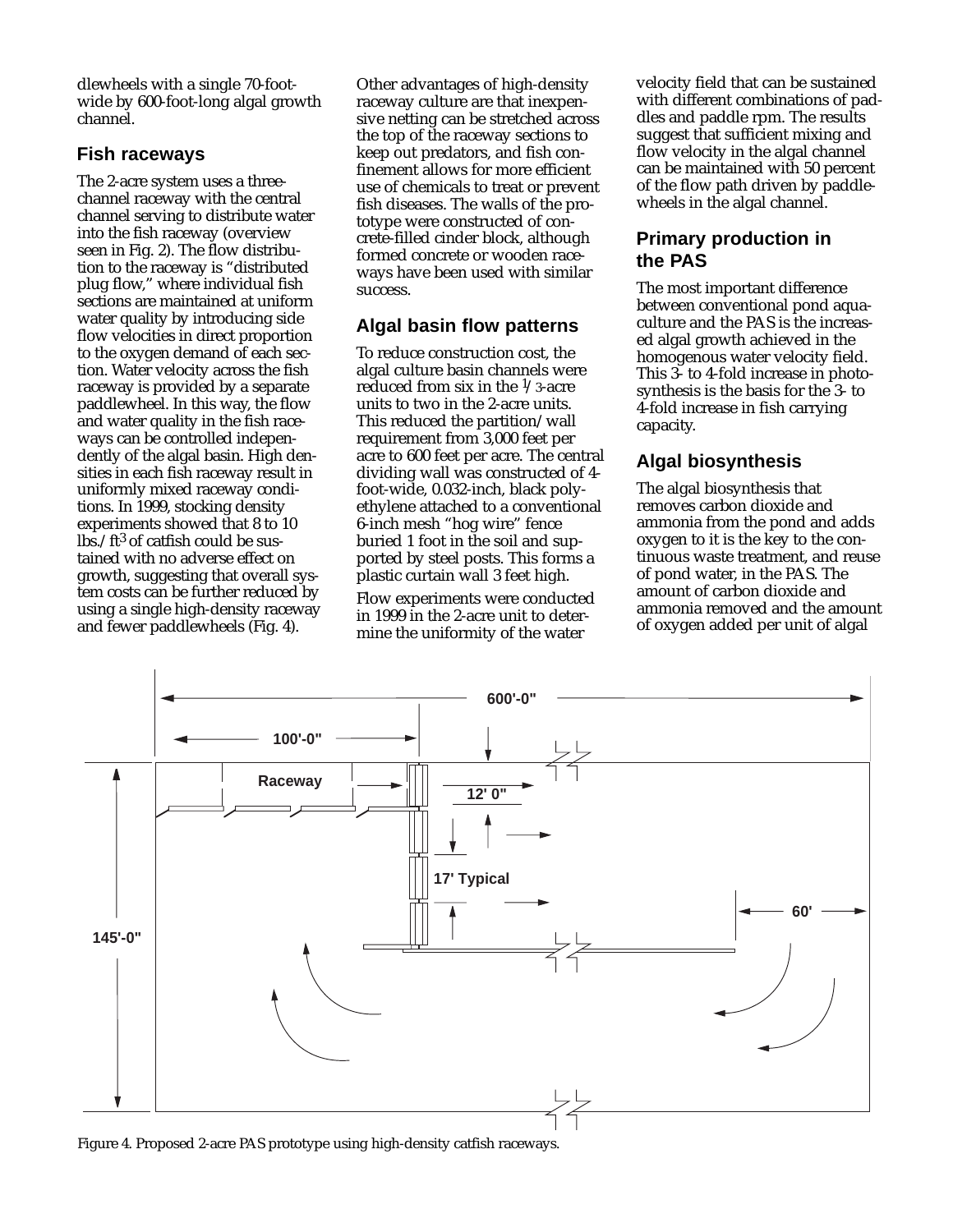biomass produced can be predicted from the equation representing algal biosynthesis;

106 CO<sub>2</sub> + 16 NH<sub>4</sub><sup>+</sup> +52 H<sub>2</sub>O + PO<sup>-3</sup> =  $C_{106}$  H<sub>152</sub> O<sub>53</sub> N<sub>16</sub> P + 106 0<sub>2</sub> + 16 H<sup>+</sup>

The increased rate of algal biosynthesis and the harvest of algae by filter-feeding fish is the basis of the improved performance of the PAS over conventional pond culture. Six years of catfish production trials with the PAS confirm that maximum algae production can reach 10 to 12 g  $C/m^2$  per day, similar to that reported in other paddlewheel-mixed, highrate algal culture systems. At this rate of waste treatment, feed assimilation rates of 200 to 250 pounds per acre per day and fish production of 10,000 to 20,000 pounds per acre have been confirmed (see Table 1). Because of the high water treatment capacity of the PAS, water does not have to be discharged to the environment.

## **Algal management with tilapia co-culture**

The PAS uses co-culture as opposed to polyculture. In polyculture, different species of fish are stocked into the pond and allowed to feed at large. In PAS culture, the target species (catfish) are physically separated from the filter-feeding fish. In the PAS growth trials, Nile tilapia (*Oreochromis niloticus*) were the cocultured species. These fish were selected because of previous

reports of their ability to feed on algae.

The impact of the tilapia on algal production in the PAS was quantified over a period of 6 years. Coculturing with tilapia reduced the age of algae from 6 to 8 days to 4 to 6 days and the algal standing crop from 100 to 150 mg/l to 50 mg/l. By 1997, a successful tilapia stocking ratio of 25 percent of catfish biomass at the end of the season stabilized algal biomass at approximately 50 mg/l (dry weight) and algal cell ages at 2 to 4 days, in spite of a catfish carrying capacity 60 percent greater (8,818 pounds per acre) than in 1996. The important link between young algal cell age, stable algal populations and improved water quality was clearly established. In general, if the PAS is operated with sufficient tilapia biomass (>25 percent of catfish biomass at the end of the season), algal densities range from 40 to 60 mg/l, producing Secchi disk readings of 15 to 18 cm. If tilapia populations are not maintained and if catfish are stocked at more than 10,000 lbs./acre, algal densities are usually 100 to 150 mg/l dry weight, producing Secchi disk readings of 5 to 10 cm2. This leads to excessive dissolved oxygen cycling and low night-time DO levels.

Another advantage of tilapia coculture is that it reduces the dominance of cyanobacteria. Beginning in 1998, the PAS units were stocked only with tilapia "breeding pairs" (100 per acre). As

tilapia grew in number and weight during the season, the early dominance of cyanobacteria shifted to phytoplankton populations of more desirable green algae. Supressing cyanobacteria reduces off-flavor. By 1999, the 2 acre unit was dominated by green algae and off-flavor ranged from  $1.\overline{0}$  to  $1.5$  (out of 5) at the time of harvest. This mild off-flavor was described as being "grassy."

## **PAS fish management and stocking**

From 1995 to 2000, the six  $\frac{1}{3}$ -acre PAS units were stocked with catfish fingerlings (size classes of 18, 30 and 60 g) ranging from 396 kg/ha (1995) to 1,950 kg/ha (1998) (Table 2). The carryover of undersized catfish was initiated in 1999. In 1999 and 2000, 3,218 kg/ha and 2,000 kg/ha of catfish, respectively, were carried over. Tilapia fingerling co-stocking ranged from 280 kg/ha in 1996 to 1,500 kg/ha in 1999. Stocking sexed vs. unsexed tilapia was investigated in 1998; no advantage was observed. The stocking of 100 to 215 kg/ha of adult tilapia breeding pairs began in 1999. The breeding pair stocking was ultimately adopted as the lowest cost and least labor intensive way to supply sufficient tilapia at the end of the season to control both algal density and dominant species. While this stocking technique does not control algae year-round, it is an acceptable compromise, given the increased cost of pro-

**Table 1. Performance of the 1/3-acre PAS from 1995 to 2000.**

| Year | Average<br>maximum<br>carrying<br>capacity,<br><b>Ibs/acre</b> | Average<br>seasonal<br>yield<br><b>Ibs/acre</b> | Average feed<br>application,<br>lbs/acre | Average<br>maximum<br>feed<br>application,<br><b>Ibs/acre</b> | <b>Tilapia</b><br>co-production,<br><b>Ibs/acre</b> | Catfish yield,<br>feed/fish |
|------|----------------------------------------------------------------|-------------------------------------------------|------------------------------------------|---------------------------------------------------------------|-----------------------------------------------------|-----------------------------|
| 1995 | 3,258                                                          | 3,078                                           | 20                                       | 60                                                            | 0                                                   | 1.34                        |
| 1996 | 8,818                                                          | 8,300                                           | 60                                       | 150                                                           | 0/830                                               | 1.53                        |
| 1997 | 14,054                                                         | 13,280                                          | 94                                       | 200                                                           | 2,813                                               | 1.41                        |
| 1998 | 16,681                                                         | 16,962                                          | 113                                      | 210                                                           | 2,359                                               | 1.40                        |
| 1999 | 17,001                                                         | 14,888                                          | 100                                      | 260                                                           | 2,034                                               | 1.40                        |
| 2000 | 14,130                                                         | 17,263                                          | 115                                      | 260                                                           | 4,484                                               | 1.50                        |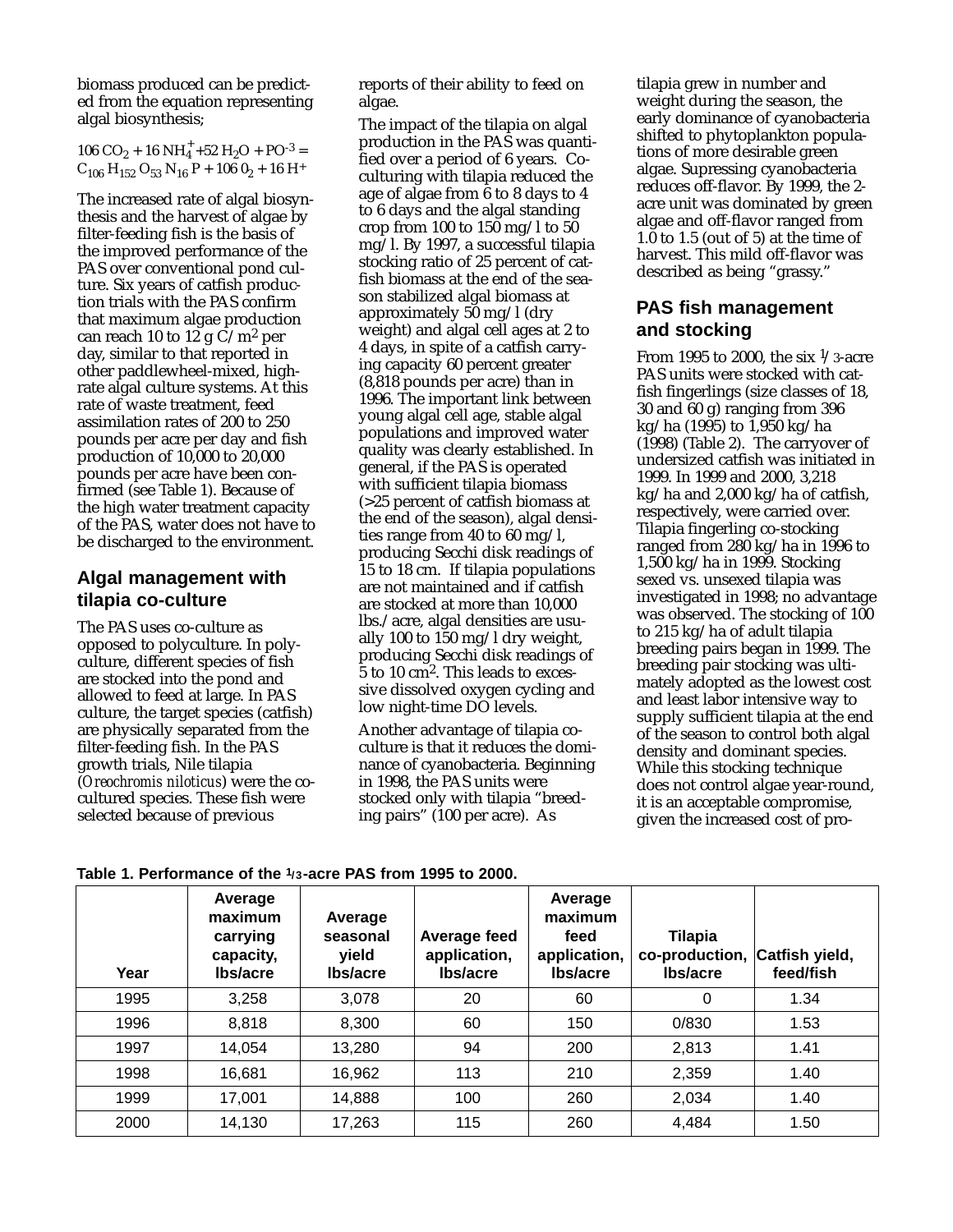| PAS unit       | Area-acre | 1995  | 1996           | 1997               | 1998                | 1999                                     | 2000                          |
|----------------|-----------|-------|----------------|--------------------|---------------------|------------------------------------------|-------------------------------|
| 1              | 0.333     | 425 C | 831 C<br>314 T | 1,370 C<br>831 T   | 2,189 C<br>1,235 TU | 1,940 C<br>3,613 CC<br>241 TB            | 2,116 C<br>2,000 CC<br>112 TB |
| $\overline{2}$ | 0.333     | 445 C | 831 C<br>314 T | 1,370 C<br>831 T   | 2,189 C<br>1,235 TU | 1,940 C<br>3,613 CC<br>241 TB            | 2,116 C<br>2,000 CC<br>112 TB |
| 3              | 0.333     | 445 C | 831 C<br>314 T | 1,370 C<br>831 T   | 2,189 C<br>1,235 TU | 1,940 C<br>3,613 CC<br>241 TB            | 2,116 C<br>2,000 CC<br>112 TB |
| 4              | 0.333     | 445 C | 831 C<br>0T    | 1,370 C<br>1,684 T | 2,189 C<br>1,235 TS | 1,940 C<br>3,613 CC<br>241 TB<br>1,370 T | 2,116 C<br>2,000 CC<br>112 TB |
| 5              | 0.333     | 445 C | 831 C<br>0T    | 1,370 C<br>1,684 T | 2,189 C<br>1,235 TS | 1,940 C<br>3,613 CC<br>241 TB<br>1,370 T | 2,116 C<br>2,000 CC<br>112 TB |
| 6              | 0.333     | 445 C | 831 C<br>0T    | 1,370 C<br>1,684 T | 2,189 C<br>1,235 TS | 1,940 C<br>3,613 CC<br>241 TB<br>1,370 T | 2,116 C<br>2,000 CC<br>112 TB |
| Large          | 2.00      |       |                |                    |                     | 2,683 C<br>831 T<br>79 TB                | 2,606 C<br>138 TB             |

**Table 2. PAS catfish and tilapia stocking rates (pounds/acre) for the 1995 to 2000 growing seasons.1**

 $1C =$  catfish fingerlings; T = tilapia fingerlings; TB = tilapia breeding pairs; CC = catfish carryover; TS = tilapia fingerling sexed;  $TU = tilapia$  fingerling unsexed

ducing tilapia fingerlings indoors (heated) for spring stocking.

## **Fish production and feed application rate**

Net catfish production in the six **1/3**-acre units increased from an average of 3,078 pounds per acre (3,456 kg/ha) in 1995 to 17,263 pounds per acre (19,382 kg/ha) in 2000 (Table 1). By 1997, maximum daily feeding rate reached 200 pounds per acre (224 kg/ha), with an average daily feeding rate for the season of 94 pounds per acre (106 kg/ha).

Maximum fish carrying capacity reached 17,001 pounds per acre (19,087 kg/ha) in 1999. In 2000, net catfish production exceeded maximum carrying capacities because of the end-of-year catfish carryover with both early- and late-season fish harvest. Deaths

of carryover fish from proliferative gill disease, and lower feed quality, limited 1999 production to 14,888 pounds per acre (16,715 kg/ha) average.

The PAS carrying capacity and yield were incrementally increased over the 6-year period so that researchers could evaluate tilapia co-culture for algal management, water quality control, and increased catfish density. Tilapia co-culture was found to improve water quality and reduce aeration requirements, so it was adopted as standard practice. By 2000, net catfish production averaged 17,263 pounds per acre (19,382 kg/ha) with only 100 kg/acre of tilapia breeding pairs stocked in early spring.

## **Fish health management**

When fish are confined in raceways, chemical treatment of diseases is easier, less expensive and more effective than when fish are in ponds. Controlling the oxygenation of the water also is more effective and less costly than in ponds. Early in the PAS trials (before tilapia co-culture), it was necessary to treat the whole pond for toxic cyanobacteria. When fish in the fish raceway flow are isolated from the algal culture basin such treatments can be made if needed.

*Columnaris* was the most significant disease problem in the PAS. It was controlled effectively with medicated feed and, because of system design, with potassium permanganate. Periodic *Costia* and monogenetic trematodes were controlled with 1-hour exposure to 250 ppm formalin in the fish raceways. Infrequent occurrences of brown blood were treated by adding sodium chloride to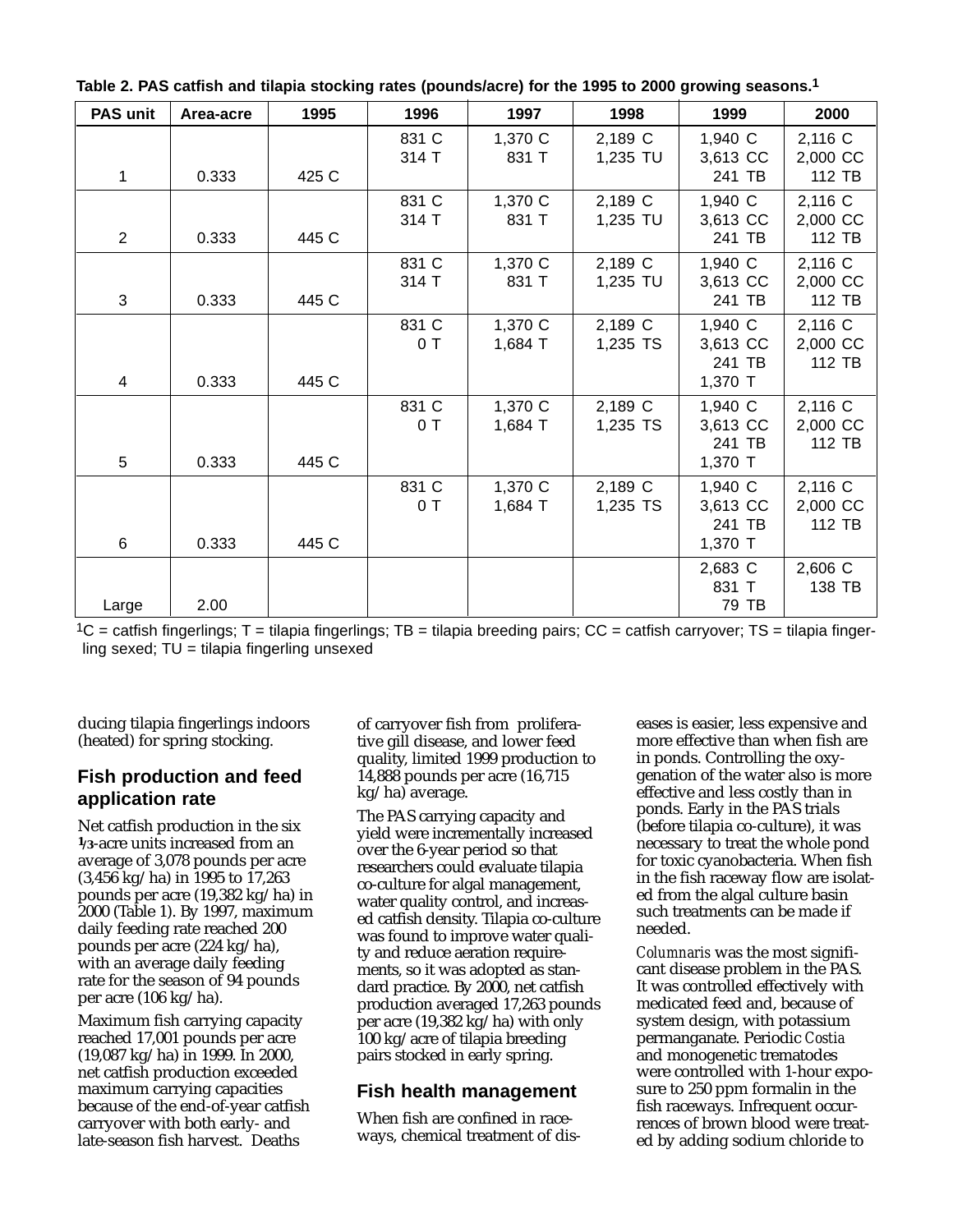the entire system. Proliferative gill disease (PGD) has affected the winter carryover fish in the PAS. Mortalities ranging from 25 to 100 percent of overwintered fish have limited production to 17,000 pounds per acre, as opposed to the 20,000 to 23,000 pounds per acre expected from successful grow out of carryover stock. Lowering the pH of sediment by applying hydrated lime has reduced the incidence of PGD in carryover fish in the early spring months.

## **System economics**

An economic analysis of the PAS (Table 3) compares 40 acres and

180 acres of PAS units (with a maximum net projected production of 909,800 and 3,775,670 pounds of catfish) to traditional 160-acre catfish farms (producing a net 700,000 and 2,845,000 pounds of catfish). The analysis suggests that the PAS could reduce production cost by as much as 13 to 19 cents per pound. This analysis is dependent upon successful grow out and carryover of the undersized, overwintered fish (approximately 20 percent of the total harvest). To date, PGD has prevented that. Unless corrected, the losses from PGD would make PAS production costs 2 to 5 cents per pound higher than traditional production.

## **Summary**

Aquaculture is growing at about 20 percent per year and will, within the next two decades, produce more than natural fisheries. The future development of aquaculture will be severely constrained by the availability of water and environmental concerns. The PAS has the potential to significantly increase fish production per unit area over conventional aquaculture techniques while reducing water requirements by 90 percent per pound of fish produced. This makes it possible to install PAS facilities at sites not suitable for conventional aquaculture production.

|                         | 160-acre<br>traditional farm | 20, 2-acre<br><b>PAS units farm</b> |
|-------------------------|------------------------------|-------------------------------------|
| Annual ownership cost   | 95,301<br>\$.                | 114,181                             |
| Annual operating cost   | 418,325                      | 418,617                             |
| Total annual cost       | 513,626                      | 532,798                             |
| Total annual cost/acre  | 3,669                        | 13,319                              |
|                         |                              |                                     |
| Annual pounds harvested | 700,000                      | 909,840                             |
| Ownership cost/pound    | 0.136                        | 0.125                               |
| Operating cost/pound    | 0.598                        | 0.460                               |
| Total cost/pound        | 0.734                        | 0.585                               |
|                         |                              |                                     |
| <b>TOTAL REVENUE</b>    | \$525,000                    | \$681,630                           |

**Table 3. Comparison of estimated annual ownership costs, operating costs, and unit costs.**